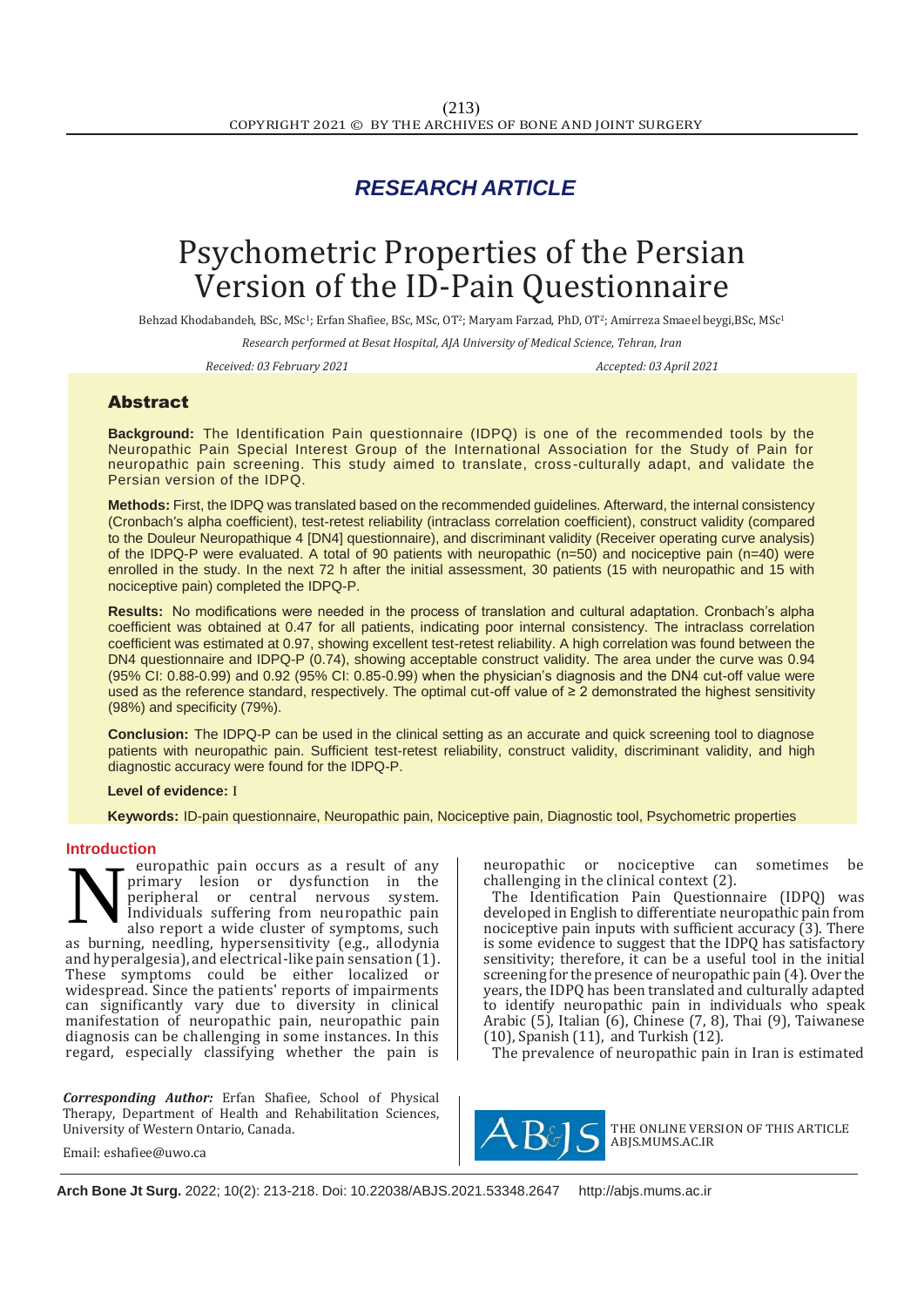at 13.7% (13). Considering this high prevalence, selfreported questionnaires, such as IDPQ, can be useful in conducting preliminary screening to identify individuals who may potentially have neuropathic pain.

This study aimed to improve the processes of screening for neuropathic pain and sought to translate and culturally adapt IDPQ in the Persian language (IDPQ-P). A preliminary assessment was conducted to measure the properties of IDPQ-P.

#### **Materials and Methods**

#### *Patients*

A total of 90 patients with either nociceptive or neuropathic pain, diagnosed by their physician, were enrolled in the study within April-July 2019. The Ethics Committee of the University of Social Welfare and Rehabilitation Sciences, Tehran, Iran, approved the study protocol. Informed consent was obtained from all the patients.

The questionnaire was filled out by 50 patients with neuropathic pain and 45 patients with nociceptive pain at baseline. Most of the participants were female (n=56, 62%), and the mean age was obtained at  $50\pm15$  years [Table 1]. Within 72 h following the first session, 30 patients (15 in neuropathic and 15 in the nociceptive group) completed the IDPQ-P. To assess the patient's stability at the retest, the patients also completed the Global Rating of Change Scale (GRC).

| Table 1. Demographic characteristics of patients (n=90) |  |  |  |  |  |
|---------------------------------------------------------|--|--|--|--|--|
| Nociceptive<br>Neuropathic                              |  |  |  |  |  |
| Pain patients<br>Pain patients                          |  |  |  |  |  |
| $(n=50)$<br>$(n=40)$                                    |  |  |  |  |  |
| Male<br>23 (46%)<br>11 (27%)                            |  |  |  |  |  |
| 29 (73%)<br>27 (54%)<br>Female                          |  |  |  |  |  |
| 49 (14)<br>50(16)<br>Age                                |  |  |  |  |  |
| 31 (62%)<br>26 (65%)<br>Body<br>Upper                   |  |  |  |  |  |
| diagram<br>extremity                                    |  |  |  |  |  |
| 13 (26%)<br>11 (28%)<br>Lower                           |  |  |  |  |  |
| extremity                                               |  |  |  |  |  |
| Trunk<br>2(5%)<br>2(4%)                                 |  |  |  |  |  |
| Mix<br>4(8%)<br>$1(2\%)$                                |  |  |  |  |  |
| 24 (48%)<br><b>CTS</b><br>Diagnosis                     |  |  |  |  |  |
| SCI<br>13 (26%)                                         |  |  |  |  |  |
| MS<br>7 (14%)                                           |  |  |  |  |  |
| 6(12%)<br>Amputation                                    |  |  |  |  |  |
| <b>Tennis Elbow</b><br>12 (30%)                         |  |  |  |  |  |
| 18 (45%)<br>LBP                                         |  |  |  |  |  |
| 10 (25%)<br>Arthropathies                               |  |  |  |  |  |

TS: Carpal tunnel syndrome; SCI: Spinal cord injury; MS: Multiple sclerosis; LBP: Low back pain

#### *Measures*

The IDPQ is a 6-item self-administered screening tool with 'yes' or 'no' as response options used for identifying neuropathic pain. It has six items for different characteristics of neuropathic pain, such as burning and electrical shocks sensations, numbness, perceiving pins/needles, hypersensitivity to touch, and the location of the most painful part of the body.

The scores of 1 and 0 are assigned to the 'yes' and 'no' answers for the first 5 items, respectively. The 'yes' answer on item 6 results in a score of -1, whereas the 'no' PERSIAN ID-PAIN QUESTIONNAIRE

answer on this item results in a score of 0. The total score ranges from -1 to 5, with higher scores indicating pain with a neuropathic component (3).

The Douleur Neuropathique 4 is a 10-item screening questionnaire, in which 7 items are related to pain characteristics and sensational variations and 3 items are related to clinical findings in the painful area. The total score ranges from 0 to 10, with higher scores indicating pain with more neuropathic characteristics (14). The cutoff value of 4/10 has been calculated for neuropathic pain diagnosis (15).

Global Rating of Change Scale is a tool to assess the current health status of a person compared to a previous time-point. This instrument is scored on a Likert scale ranging from "very much worse" on the left side to "no change" on mid-point and "very much better" on the right side  $(16)$ .

#### *Translation and Cross-cultural Process*

Translation and cross-cultural adaptation process were performed based on the guidelines for cross-cultural adaptation and validation of self-report measures (17) in five stages:

*Forward translation:* One occupational therapist and one epidemiologist whose first language was Persian and were familiar with the terminology of the area covered by the questionnaire translated the IDPQ to Persian.

*Synthesis:* The two versions of translations were reviewed for synthesis by the whole panel (translators and the first author), and the final version was prepared on consensus.

*Back Translation:* The prefinal version of the IDPQ was back-translated to English by two bilingual professional clinicians (a physiotherapist and an occupational therapist) who were native English speakers, fluent in Persian, and blind to the original English version. The final back-translated English version of the ID pain was sent to the developer (i.e., Russell Portenoy) for any possible deviation.

Expert Committee Review: The new Persian version of the ID pain questionnaire (IDPQ-P) was compared with the original version by all the experts involved in translation in a meeting. Based on consensus, no item needed modification.

Cognitive debriefing and pretesting: The IDPQ-P was tested on 19 patients (9 males and 10 females) either with  $(n=10)$  or without neuropathic pain  $(n=9)$  to assess the relevance, comprehensiveness, and comprehensibility. This pilot process was performed using the cognitive interview method to investigate the patient's understanding of each item, determining cognitive equivalence, as well as debriefing. The result of this pilot indicated that all 19 patients understood all the IDPQ-P items with no difficulty.

#### *Statistical analysis*

The statistical analyses were performed in IBM SPSS Statistics 23 (SPSS Inc., Chicago, IL). Demographic data (i.e., age, gender, and type of injury) were presented in terms of frequency, percentage, mean, and standard deviation. Psychometric properties of the IDPQ-P,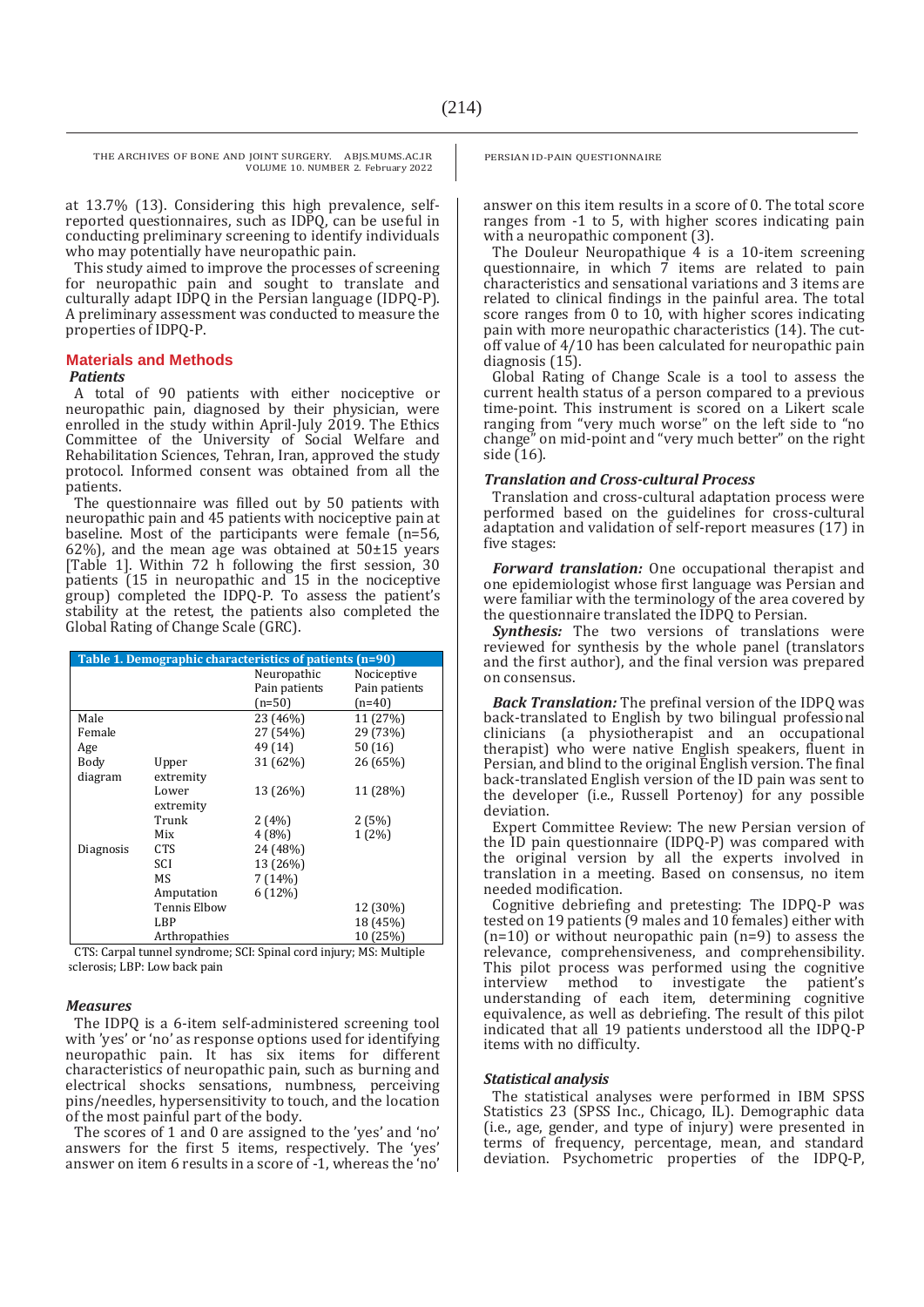including internal consistency, test-retest reliability, construct validity, and discriminant ability, were also calculated.

Reliability: Reliability or the extent to which a questionnaire produces the same results for repeated measurements in patients who have not been changed was assessed by internal consistency and test-retest analysis.

Cronbach's alpha (CA) coefficient represents the interrelatedness among items and ranges from 0 to 1, with higher values indicating stronger internal consistency. Usually Cronbach's alpha coefficient is interpreted as the α values of > 0.9, 0.8-0.9, 0.7-0.8, 0.6- 07, 0.5-0.6, and < 0.5 are considered to be excellent, good, acceptable, questionable, poor, and unacceptable, respectively (18).

Intraclass correlation coefficient (ICC) was calculated to assess the reproducibility of the results which is scored on a range of 0-1, where values greater than 0.7 indicate good test-retest reliability (19).

Validity: Validity is the degree to which a questionnaire assesses the construct it purports to measure (19). The construct validity of the IDPQ was examined by calculating Pearson Correlation Coefficients to quantify the relationship between IDPQ-P and Douleur Neuropathique 4 (DN4) questionnaire. A correlation coefficient greater than 0.7 was considered an indicator of good construct validity (20).

Discriminant validity of the IDPQ-P was assessed by the area under the curve (AUC) derived from receiver operating curves (ROC) to test the ability of the IDPQ-P to distinguish between patients with neuropathic and nociceptive pain. The ROC was plotted with IDPQ-P total score against two reference standards (i.e., physician's diagnosis and DN4 cut-off value). The AUC values were interpreted as follows (21): AUC = 0.5: No discrimination, 0.7 ≤ AUC <0.8: Acceptable discrimination, 0.8 ≤ AUC <0.9: Excellent discrimination, and AUC ≥ 0.9: Outstanding discrimination. The best cut-off value for the total score was calculated based on Youden's index (22).

#### **Results**

The demographic characteristics of patients are presented in Table 1. The mean age scores of patients were obtained at 49 and 50 years in patients with neuropathic pain and patients with nociceptive pain, respectively, and most of the patients were female in both groups. The mean IDPQ-P scores at baseline for patients with neuropathic pain and patients with nociceptive pain were estimated at 3±1.01 and 0.5±1.06, respectively [Table 2].

PERSIAN ID-PAIN QUESTIONNAIRE

#### *Reliability*

Cronbach's alpha coefficient for the total score of the IDPQ-P was 0.47, showing unacceptable internal consistency over six items. The value of CA increased to 0.59 after the deletion of item 5. However, CA did not exceed the total coefficient after the deletion of the other items [Table 3].

Based on the GRC completed by patients, none of the 30 participants had changed at the retest occasion. Furthermore, ICC for the total score was 0.97, with a 95% confidence interval of 0.96 to 0.98, indicating excellent reliability (P<0.001).

| Table 2. IDPQ-P and ND4 scores at the baseline and retest<br>occasion |                 |             |             |             |  |  |
|-----------------------------------------------------------------------|-----------------|-------------|-------------|-------------|--|--|
|                                                                       | <b>Baseline</b> |             | Retest      |             |  |  |
|                                                                       | Neuropathic     | Nociceptive | Neuropathic | Nociceptive |  |  |
| IDPO-                                                                 | 3.0(1.01)       | 0.5(1.06)   | 3.21(1.02)  | 0.68(1.05)  |  |  |
| D                                                                     |                 |             |             |             |  |  |
| DN4                                                                   | 7.15(2.29)      | 0.89(1.31)  | ۰           | -           |  |  |
| $\mathbf{u} \cdot \mathbf{v}$                                         |                 |             |             |             |  |  |

IDPQ-P: Identification Pain Questionnaire Persian version; DN4: Douleur Neuropathique 4

| Table 3. Reliability analysis after item deletion |      |      |                                        |                                     |  |  |  |
|---------------------------------------------------|------|------|----------------------------------------|-------------------------------------|--|--|--|
|                                                   | Mean | SD.  | Corrected<br>item-total<br>correlation | Cronbach's alpha<br>if item deleted |  |  |  |
| ID1                                               | 1.49 | 1.67 | 0.32                                   | 0.37                                |  |  |  |
| ID2                                               | 1.64 | 1.83 | 0.21                                   | 0.44                                |  |  |  |
| ID <sub>3</sub>                                   | 1.60 | 1.64 | 0.37                                   | 0.35                                |  |  |  |
| ID4                                               | 1.69 | 1.70 | 0.32                                   | 0.38                                |  |  |  |
| ID5                                               | 1.73 | 2.26 | $-0.09$                                | 0.59                                |  |  |  |
| ID <sub>6</sub>                                   | 2.34 | 1.78 | 0.34                                   | 0.37                                |  |  |  |

#### *Validity*

The Pearson correlation coefficient between the IDPQ-P and DN4 indicated good construct validity of the IDPQ-P  $(r=0.74, P<0.001)$ .

Regarding discriminant validity, the value of AUC was 0.94 (95% CI: 0.88-0.99) when the physician's diagnosis was selected as the reference standard (Sensitivity: 0.98, Specificity: 0.79) [Figure 1]. Furthermore, the AUC was 0.92 (95% CI: 0.85-0.99) when the DN4 cut-off value was used as the reference standard (Sensitivity: 0.96, Specificity: 0.80) [Figure 2]. The best cut-off value with the highest sensitivity and specificity was a total score of ≥ 2 in both ROC curves.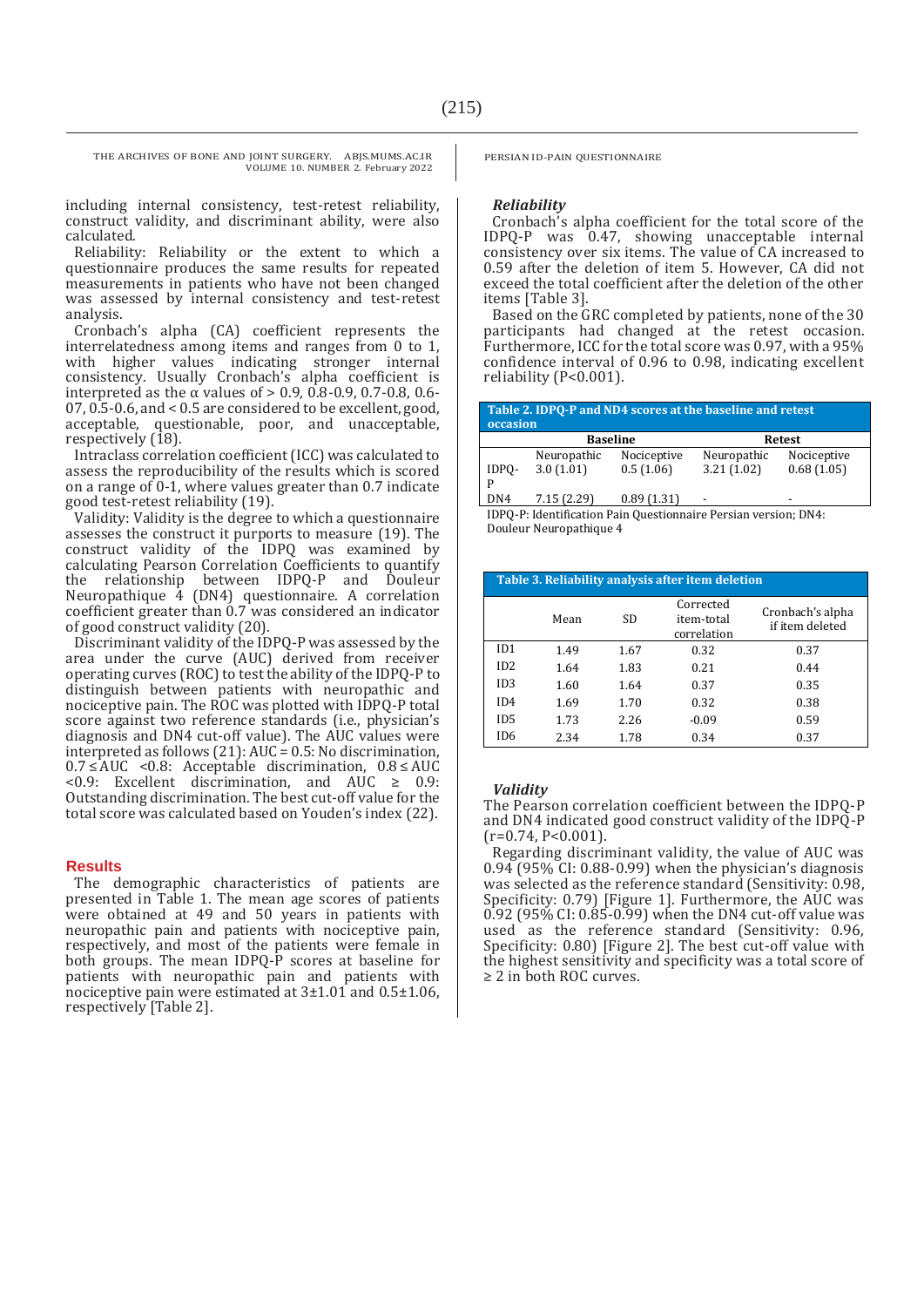

**Figure 1. ROC curve for the IDPQ-P against physician's diagnosis. AUC value is 0.94 (95% CI: 0.88-0.99).**

#### **Discussion**

In this study, the ID pain questionnaire was culturally adapted and translated into the Persian language, and the reliability and validity of the IDPQ-P were tested. Our study results indicated a sufficient level of test-retest reliability, construct validity, and discriminant validity for the IDPQ-P. Furthermore, the IDPQ-P showed high sensitivity and specificity to discriminate patients with or without neuropathic pain. However, the internal consistency of the IDPQ-P was not acceptable.

The Identification Pain Questionnaire is one of the questionnaires recommended by the Neuropathic Pain Special Interest Group of the International Association for the Study of Pain for neuropathic pain screening (23). The IDPQ has been translated and validated in different languages, including English, Turkish, Arabic, Thai, Taiwanese, Spanish, Italian, and Chinese. Regarding internal consistency, the literature provides very little evidence regarding the unsatisfactory internal consistency of the IDPQ (4). Only Turkish (12) ( $\alpha$ =0.71; 197 patients) and Chinese (7) ( $\alpha$ =0.80; 140 patients) versions found satisfactory results on Cronbach's alpha coefficient. The Chinese version (7) has also reported the Guttman split-half coefficient as the index of internal consistency, which was obtained at 0.74, indicating acceptable internal consistency.

The value of Cronbach's alpha coefficient in the Taiwanese version ( $\alpha$ =0.6) with 317 patients (10), Thai version  $(\alpha=0.31)$  with 100 patients (9), and Arabic version ( $\alpha$ =0.50 at pre-assessment and  $\alpha$ =0.53 at post-assessment) with 375 patients (5) were at questionable and poor levels. The Arabic version has also calculated the value of Cronbach's alpha coefficient for neuropathic and nociceptive pain groups separately and a poor level of internal consistency was found for both groups  $(\alpha=0.35$  for neuropathic pain group and  $α=0.44$  for nociceptive



 $0.4$ 

PERSIAN ID-PAIN QUESTIONNAIRE

**Figure 2. ROC curve for the IDPQ-P against DN4. AUC value is 0.92 (95% CI: 0.85-0.99).**

1 - Specificity

 $0.6$ 

 $0.8$ 

pain group).

 $0.2$ 

 $0.0$ 

 $0.<sub>0</sub>$ 

The Turkish version has also reported Cronbach's alpha coefficient post-assessment with a 3-day interval. The value of Cronbach's alpha coefficient was obtained at 0.68 for the overall sample at post-assessment. However, the value of Cronbach's alpha coefficients for the Turkish version in a subgroup of patients with or without neuropathic pain were not acceptable neither at the pre-assessment (0.42 and 0.38, respectively) nor post-assessment (0.39 and 0.30, respectively). One possible reason for this low value could be a low number of questions (18). Insufficient internal consistency  $(\alpha < 0.05)$  could also indicate that the items were unrelated or weakly related (24).

Item total correlation, as an index of item discrimination, showed that items number two (i.e., Did the pain feel hot/burning?) and five (i.e., Is the pain made worse with the touch of clothing or bed sheet?) were less correlated with the total score. Similarly, item five had the least correlation with the total score (r:0.30) in the Thai version (9). Furthermore, the CA exceeds the total coefficient after the deletion of item five. This issue could indicate that these two items may not be appropriate for measuring the construct of interest in this questionnaire. Overall, the IDPA has demonstrated weak internal inconsistency across different cultures and populations.

The ICC value of the IDPQ has been calculated in three versions (original (3), Arabic (5), and Turkish (12)), and all demonstrated satisfactory results (ICC>0.7), indicating good test-retest reliability of this tool. The results of our study are in line with those of previous studies regarding test-retest reliability. As recommended by the guidelines, GRC was used to make sure that our patients were stable at the retest assessment (19, 25). Similar to the findings of our study, Italian (6) and Turkish (12) versions of the IDPQ found a highly significant correlation between the IDPQ and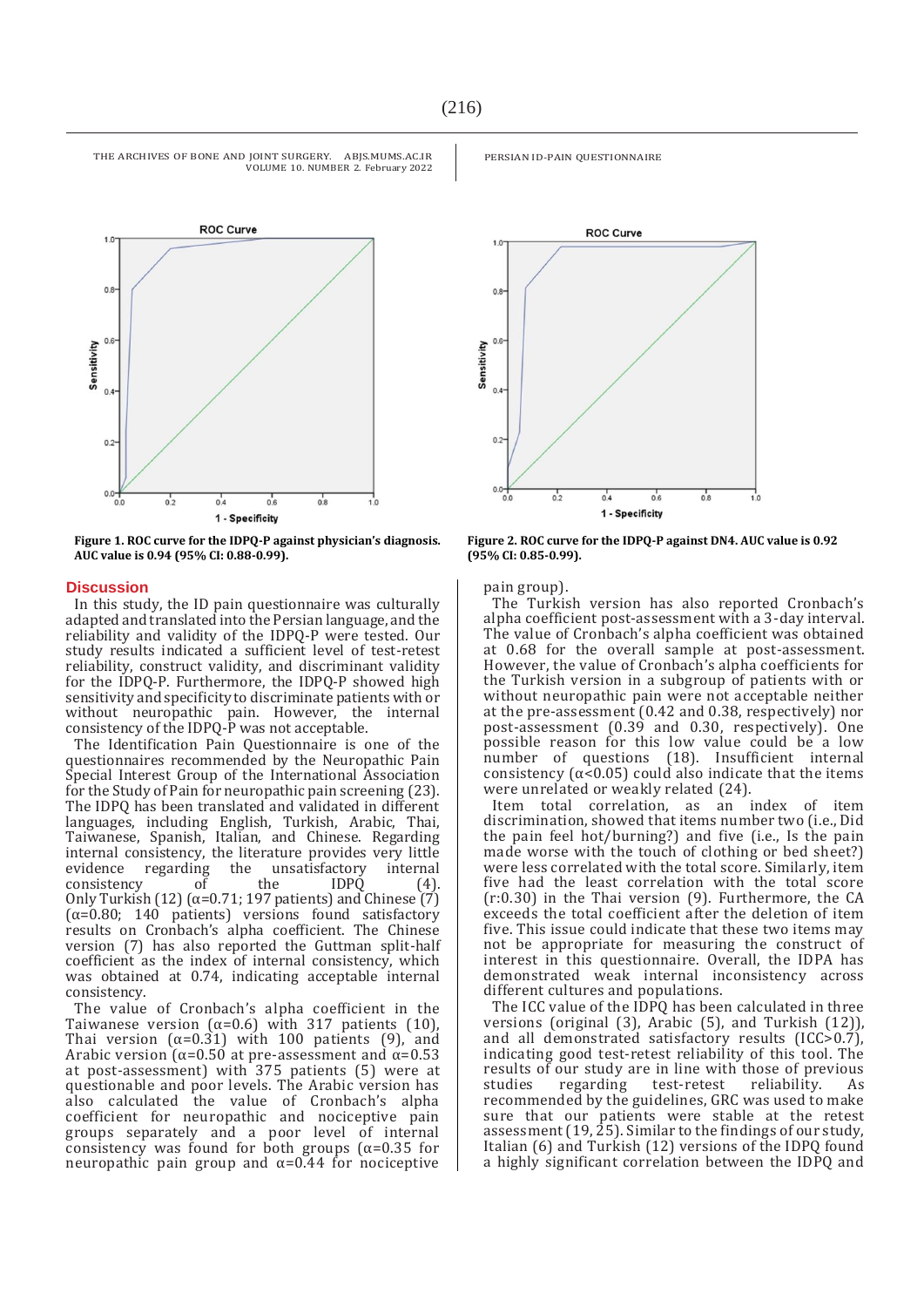DN4 questionnaire, indicating strong construct validity of the IDPQ.

As the IDPQ has been developed as a neuropathic pain screening tool to distinguish between patients with or without neuropathic pain, it is essential to evaluate the discriminant validity of this evaluate the discriminant validity of this questionnaire. The results of several studies have reported the AUC and best cut-off value for the IDPQ total score with the highest sensitivity and specificity

PERSIAN ID-PAIN QUESTIONNAIRE

(5-12). In most studies and our study, the total score of ≥ 2 for the IDPQ is considered the best-cut of value to distinguish between patients with or without neuropathic pain [Table 4].

| Table 4. IDPQ discriminant validity across different versions |                                   |                        |                          |             |                    |  |
|---------------------------------------------------------------|-----------------------------------|------------------------|--------------------------|-------------|--------------------|--|
| <b>Study</b>                                                  | <b>External criterion</b>         | $Cut-$<br>off<br>value | <b>AUC</b><br>(95% CI)   | Sensitivity | <b>Specificity</b> |  |
| Arabic (5)                                                    | Physician<br>(clinical) diagnosis | (22)                   | 0.81(0.76, 0.85)         | 84.3%       | 66.7%              |  |
| Thai $(9)$                                                    | Physician<br>(clinical) diagnosis | (22)                   | 0.89<br>(0.82, 0.95)     | 83%         | 80%                |  |
| Taiwanese<br>(10)                                             | Physician<br>(clinical) diagnosis | (2)                    | 0.82                     | 77%         | 74%                |  |
| Turkish<br>(12)                                               |                                   | (22)                   | 0.92                     | 77.2%       | 85%                |  |
| Italian $(6)$                                                 |                                   |                        | $\overline{\phantom{a}}$ | 78%         | 74%                |  |
| Chinese<br>(8)                                                | Physician<br>(clinical) diagnosis | (23)                   | 0.78                     | 81%         | 65%                |  |
| Chinese<br>(7)                                                |                                   | (21)                   | 0.95<br>(0.92, 0.98)     | 97.1%       | 72.9%              |  |
| Spanish<br>(11)                                               | Physician<br>(clinical) diagnosis | (23)                   | 0.89                     | 81%         | 84%                |  |
| Persian                                                       | Physician<br>(clinical) diagnosis | (22)                   | 0.938<br>(0.88, 0.99)    | 98%         | 79%                |  |
|                                                               | DN4                               | (22)                   | 0.92<br>(0.85, 0.99)     | 96%         | 80%                |  |

AUC: Area under the curve; CI: Confidence interval; DN4: Douleur Neuropathique 4

To compensate for the lack of objective gold standard in diagnosing neuropathic pain, two measures as the external criterion (3), dichotomized physician (clinical) diagnosis, and DN4 results were chosen in the present study. The values of AUC, sensitivity, and specificity extracted from both ROC curves indicated the excellent discrimination ability of the IDPQ-P to distinguish between patients with or without neuropathic pain.

The high sensitivity (low false negative) rate of the IDPQ-P helps clinicians diagnose patients with neuropathic pain accurately, and subsequently, provide them with more appropriate evaluation and treatment options.

Overall, the IDPQ-P demonstrated sufficient test-retest reliability, construct and discriminant validity, and diagnostic accuracy. The IDPQ-P can be used in the clinical setting as a quick screening tool to diagnose patients with neuropathic pain.

Conflicts of interest: The authors report no conflict of interest concerning the materials or methods used in this study or the findings specified in this paper.

Behzad Khodabandeh, BSc, MSc<sup>1</sup> Erfan Shafiee, BSc, MSc, OT<sup>2</sup> Maryam Farzad, PhD, OT<sup>2</sup> Amirreza Smaeel beygi,BSc, MSc<sup>1</sup> 1 Occupational Therapy Department, University of Social Welfare and Rehabilitation Sciences, Tehran, Iran. 2 School of Physical Therapy, Department of Health and Rehabilitation Sciences, University of Western Ontario, Canada.

### **REFERENCES**

- 1. Gilron I, Baron R, Jensen T. Neuropathic pain: principles of diagnosis and treatment. InMayo Clinic Proceedings 2015 (Vol. 90, No. 4, pp. 532-545). Elsevier.
- 2. Colloca L, Ludman T, Bouhassira D, Baron R, Dickenson AH, Yarnitsky D, et al. Neuropathic pain. Nature reviews Disease primers. 2017;3(1):1-9.
- 3. Portenoy R, ID Pain Steering Committee. Development and testing of a neuropathic pain screening questionnaire: ID Pain. Current medical research and opinion. 2006;22(8):1555-65.
- 4. Mathieson S, Maher CG, Terwee CB, De Campos TF, Lin CW. Neuropathic pain screening questionnaires have limited